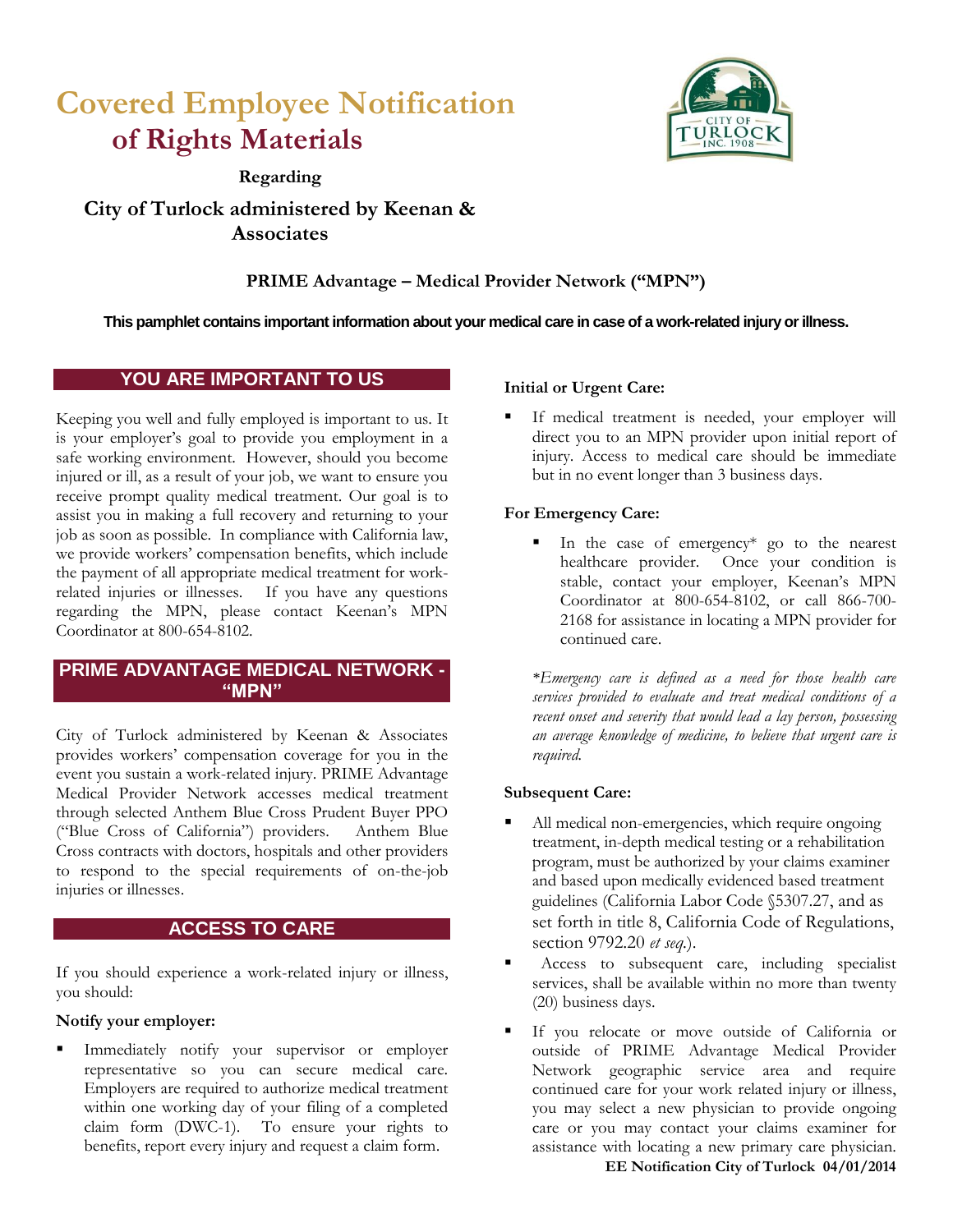If your relocation or move is temporary upon your return to California should you require ongoing medical care, immediately contact your claims examiner or your employer so arrangements can be made to return you to your prior MPN provider or, if necessary, for assistance in locating a new MPN provider for continued care.

#### **If you are temporarily working outside of California and are injured:**

- If you are working outside of California and experience work related injury or illness, notify your employer. For initial, urgent or emergency care, or follow up care, go to the nearest healthcare provider for medical treatment.
- If you need assistance locating a physician or should the physician you select need authorization to provide care to you, call Keenan's MPN Coordinator at 800- 654-8102 and we will assist you. Upon your return to California, should you require ongoing medical care, immediately contact your claims examiner or your employer for referral to a MPN provider for continued care.

## **HOW TO CHOOSE A PHYSICIAN WITHIN THE MPN**

The MPN has providers for the entire state of California. The MPN must give you a regional list of providers that includes at least 3 physicians in each specialty commonly used to treat work related injuries or illnesses in your industry. The MPN must provide access to primary physicians within 15 miles and specialists within 30 miles. To locate a participating provider or obtain a regional listing:

#### **Provider Directories:**

- On-line Directories if you have internet access, you may obtain a regional directory or locate a participating provider near you by visiting www.keenan.com and click on "Access the MPN Provider Finder". Please enter you user name and password to enter the provider finder. Your user name and password are below.
	- o User ID: special
	- o Password: access
- A copy of the complete provider listing is also available in writing upon request.
- If you do not have internet access, you may request assistance locating an MPN provider or obtaining an appointment by calling 866-700-2168.

 Promptly contact your claims examiner to notify us of any appointment you schedule with an MPN provider.

#### **Choosing a Physician (for all initial and subsequent care):**

- Your employer will direct you to an MPN provider upon initial report of injury. You have the right to be treated by a physician of your choice within the MPN **after your initial visit**
- If you wish to change your MPN physician after your initial visit, you may do so by:
	- Accessing the on-line provider directories (see above)
	- Call the toll free number to locate an MPN provider: 866-700-2168
- If you select a new physician, immediately contact your claims examiner and provide him or her with the name, address and phone number of the physician you have selected. You should also provide the date and time of your initial evaluation.
- If it is medically necessary for your treatment to be referred to a specialist, your MPN physician can make the appropriate referral within the network or you may select a specialist of your choice within the MPN.
- If a type of specialist is needed, or recommended by your MPN physician, but is not available to you within the network, you will be allowed to treat with a specialist outside of the network. Your claims examiner can assist you to identify appropriate specialists if requested. Once you have identified the appropriate specialist outside of the network, schedule an appointment and notify your primary care physician and claims examiner of the appointment date and time. Your MPN physician, who is your primary care physician, will continue to direct all of your medical treatment needs.
- If the MPN cannot provide access to a primary treating physician within 15 miles of your workplace or residence, the MPN may allow you to seek treatment outside the MPN. Please contact your claims examiner for assistance.

#### **SECOND AND THIRD OPINIONS**

#### **Second Opinion:**

 If you disagree with the either the diagnosis or the treatment prescribed by your MPN physician, you may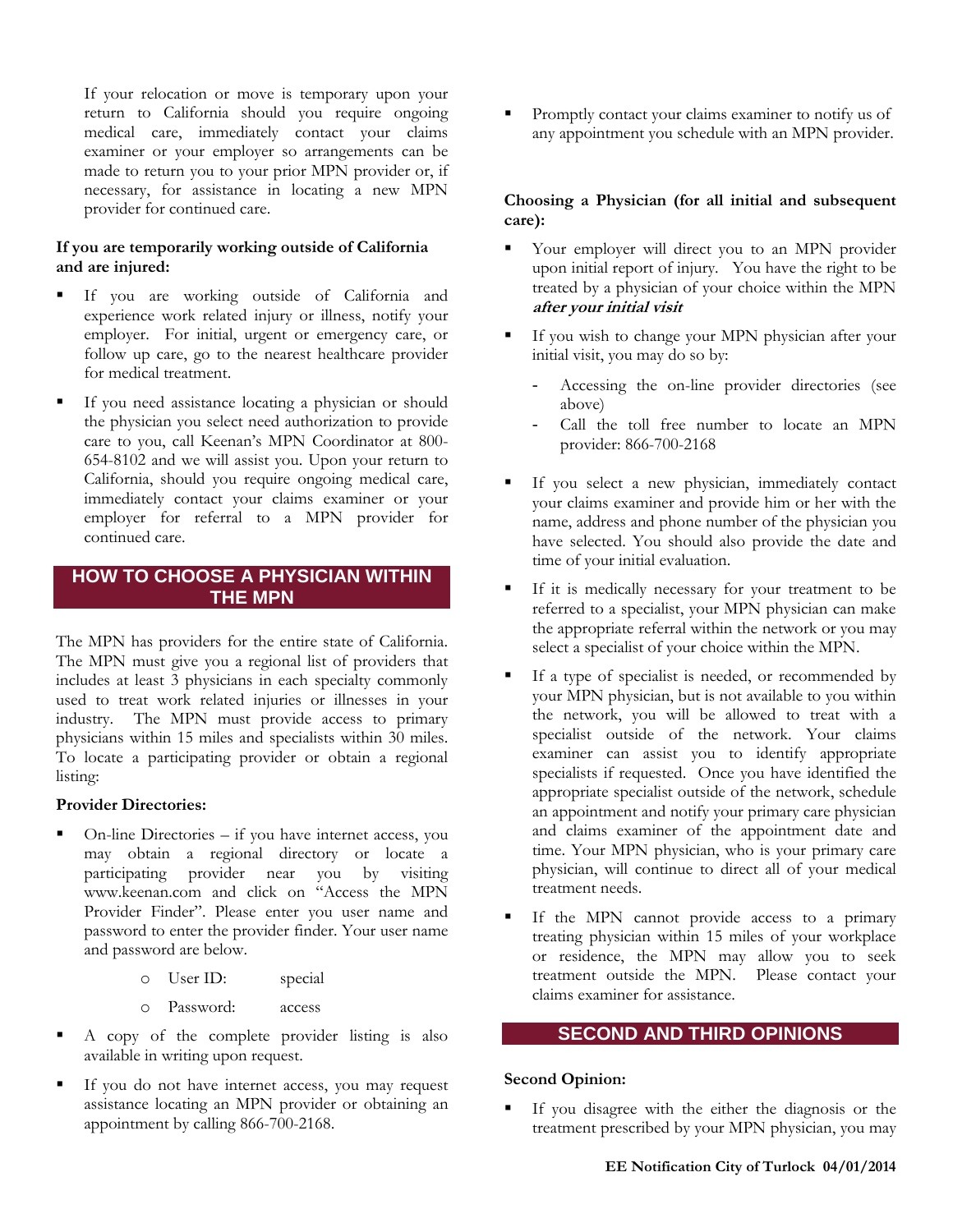obtain a second opinion within the MPN. During this process you are required to continue your treatment with an MPN physician of your choice. In order to obtain a second opinion you and the MPN share responsibilities:

- Inform your claims examiner of your dispute regarding your treating physician's opinion either orally or in writing.
- You are to select a physician or specialist from a regional list of available MPN providers, which will be provided to you by your claims examiner upon notification of your request for a second opinion.
- You are to make an appointment within 60 days.
- You are to inform your claims examiner of the appointment date and time.
- You shall be deemed to have waived your right to a second opinion if you do not make an appointment within 60 days from receipt of the list.
- You have the right to request a copy of the medical records sent to the second opinion physicians.
- If the second opinion doctor feels that your injury is outside of the type of injury he or she normally treats, the doctor's office will notify you and your employer or insurer. You will get another list of MPN doctors or specialists so you can make another selection.

#### **Third Opinion:**

- If you disagree with either the diagnosis or the treatment prescribed by the second opinion physician, you may obtain a third opinion within the MPN. During this process you are required to continue your treatment with a MPN physician of your choice. In order to obtain a third opinion you and the MPN share responsibilities:
	- Inform your claims examiner of your dispute regarding your treating physician's opinion either orally or in writing.
	- You are to select a physician or specialist from the list of available MPN providers previously provided or you may request a new regional area list.
	- You are to make an appointment within 60 days.
	- You are to inform your claims examiner of the appointment date and time.
	- You shall be deemed to have waived your right to a third opinion if you do not make an appointment within 60 days from receipt of the list.
- You have the right to request a copy of the medical records sent to the third opinion physician.
- If the third opinion doctor feels that your injury is outside of the type of injury he or she normally treats, the doctor's office will notify you and your employer or insurer. You will get another list of MPN doctors or specialists so you can make another selection.
- At the time of selection of the physician for a third opinion, your claims examiner will notify you about the Independent Medical Review process and provide you with an application for the Independent Medical Review process (see below).

### **INDEPENDENT MEDICAL REVIEW (IMR)**

If you disagree with the diagnosis service, diagnosis or treatment prescribed by the third opinion physician, you may request an Independent Medical Review (IMR). An IMR is performed by a physician selected for you by the Administrative Director (AD) with the Division of Workers' Compensation Medical Unit of the State of California. To request an IMR you will be required to complete and file Independent Medical Review Application form with the AD. The AD will select an IMR who has the appropriate specialty necessary to evaluate your dispute. The AD will send you written notification of the name, address and phone number of the IMR.

You may choose to be seen by the IMR in person or you may request that the IMR only review your medical records. Whichever you choose, you will be required to contact the IMR for an appointment or to arrange for a medical record review. Your IMR should see you within 30 days from your request for an appointment. The IMR will send his/her report to the AD for review and a determination will be made regarding the dispute.

You may waive your right to the IMR process if you do not schedule an appointment within 60 calendar days from receiving the name of the IMR from the AD.

#### **CONTINUITY OF CARE POLICY**

Your employer or insurer has a written "*Continuity of Care"* policy that will determine whether you can temporarily continue treatment for an existing work injury with your doctor if your doctor is no longer participating in the MPN.

If your employer decides that you do not qualify to continuing your care with the non-MPN provider, you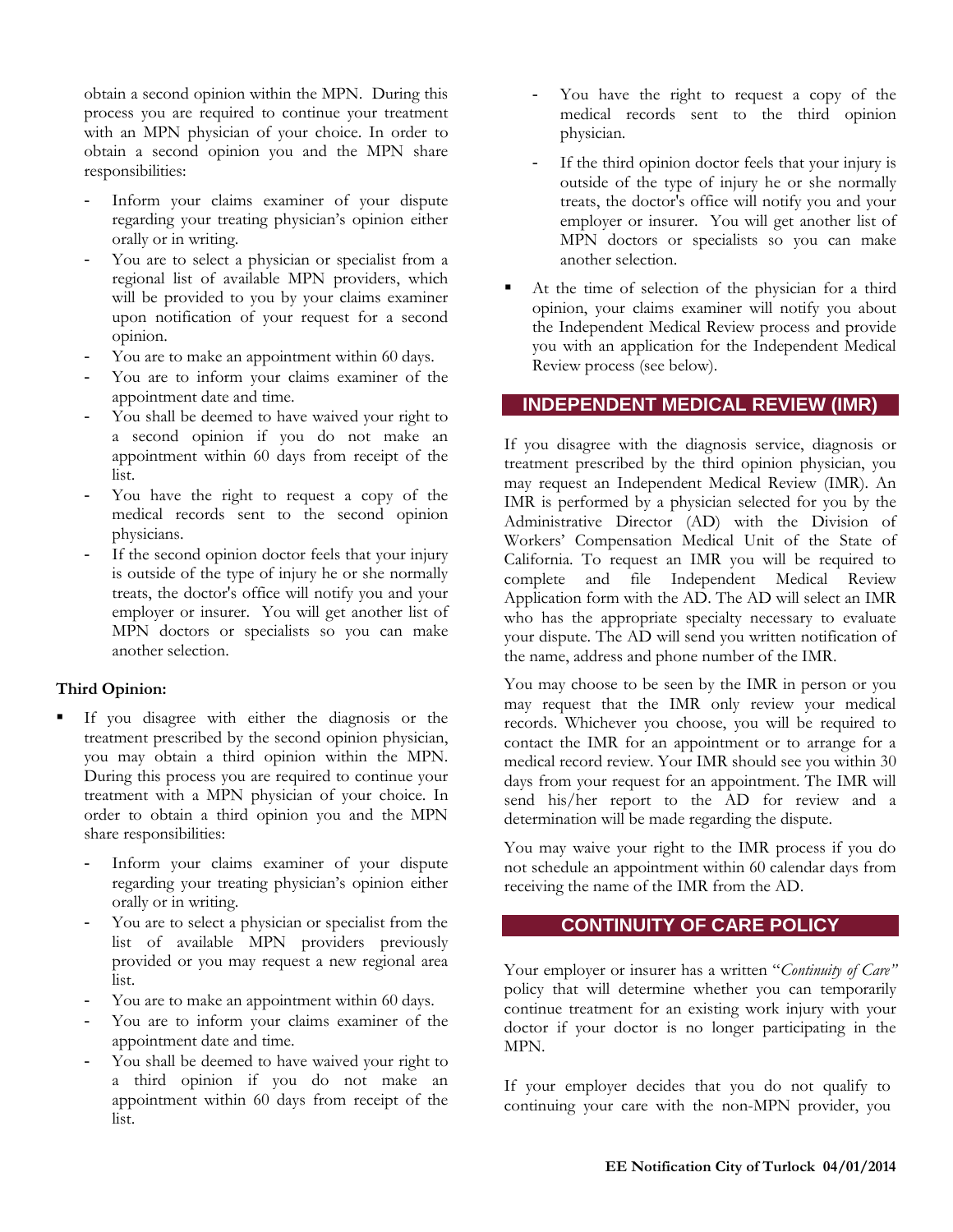and your primary treating physician must receive a letter of notification.

.

If you meet certain conditions, you may qualify to continue treating with this doctor for up to a year before you must switch to MPN physicians. These conditions are:

**(Acute)** The treatment for your injury or illness will be completed in less than 90 days.

**(Serious or chronic)** Your injury or illness is one that is serious and continues for at least 90 days without full cure or worsens and requires ongoing treatment. You may be allowed to be treated by your current treating doctor for up to one year, until a safe transfer of care can be made.

**(Terminal)** You have an incurable illness or irreversible condition that is likely to cause death within one year or less.

**(Pending Surgery)** You already have a surgery or other procedure that has been authorized by your employer or insurer that will occur within 180 days of the termination of contract date between the MPN and your doctor.

You can disagree with your employer's decision to deny you Continuity of Care with the terminated MPN provider. If you want to continue treating with the terminated doctor, ask your primary treating physician for a medical report on whether you have one of the four conditions stated above to see if you qualify to continue treating with your current doctor temporarily.

Your primary treating physician has 20 days from the date of your request to give you a copy of his/her medical report on your condition. If your primary treating physician does not give you the report within 20 days of your request, the employer can transfer your care to another physician within the MPN.

You will need to give a copy of the report to your employer if you wish to postpone the transfer of your care into the MPN. If you or your employer disagrees with your doctor's report on your condition, you or your employer can dispute it. See the complete Continuity of Care policy for more details on the dispute resolution process.

For a copy of the entire Continuity of Care policy, ask your MPN Contact or your claims examiner.

## **TRANSFER OF CARE POLICY**

Your employer or insurer has a "*Transfer of Care*" policy which will determine if you can continue being temporarily treated for an existing work-related injury by a physician outside of the MPN before your care is transferred into the MPN.

If you have properly predesignated a primary treating physician, you cannot be transferred into the MPN. (If you have questions about predesignation, ask your supervisor.) If your current doctor is not or does not become a member of the MPN, then you may be required to see a MPN physician.

If your employer decides to transfer you into the MPN, you and your primary treating physician must receive a letter notifying you of the transfer.

If you meet certain conditions, you may qualify to continue treating with a non-MPN physician for up to a year before you are transferred into the MPN. The qualifying conditions to postpone the transfer of your care into the MPN are:

- **(Acute)** The treatment for your injury or illness will be completed in less than 90 days.
- **(Serious or chronic)** Your injury or illness is one that is serious and continues for at least 90 days without full cure or worsens and requires ongoing treatment. You may be allowed to be treated by your current treating doctor for up to one year, until a safe transfer of care can be made.
- **(Terminal)** You have an incurable illness or irreversible condition that is likely to cause death within one year or less.
- **(Pending Surgery)** You already have a surgery or other procedure that has been authorized by your employer or insurer that will occur within 180 days of the MPN effective date.

You can disagree with your employer's decision to transfer your care into the MPN. If you don't want to be transferred into the MPN, ask your primary treating physician for a medical report on whether you have one of the four conditions stated above to qualify for a postponement of your transfer into the MPN.

Your primary treating physician has 20 days from the date of your request to give you a copy of his/her report on your condition. If your primary treating physician does not give you the report within 20 days of your request, the employer can transfer your care into the MPN and you will be required to use a MPN physician.

You will need to give a copy of the report to your employer if you wish to postpone the transfer of your care.